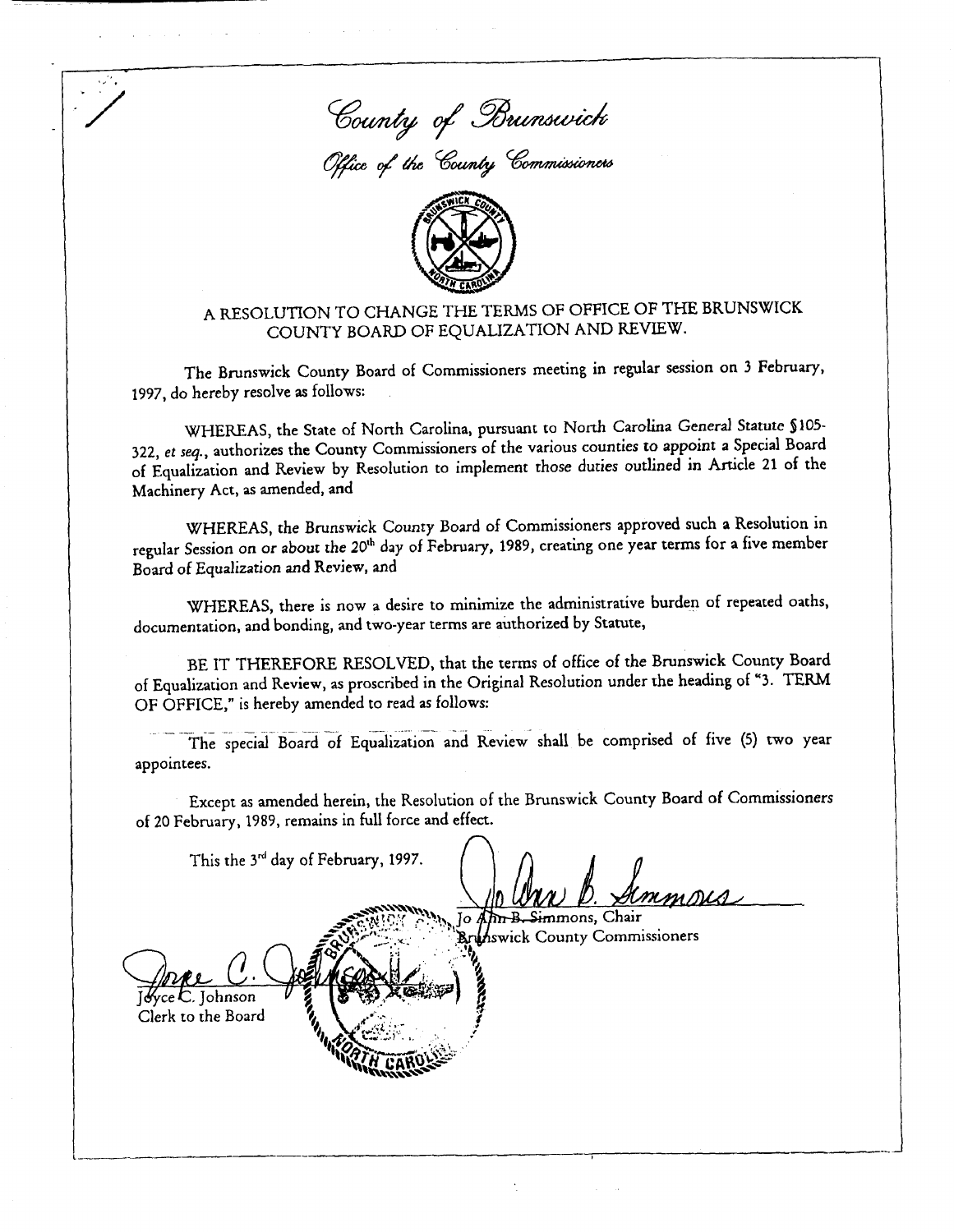## RESOLUTION OF THE BRUNSWICK COUNTY BOARD OF COMMISSIONERS ESTABLISHING THE BRUNSWICK COUNTY BOARD OF EQUALIZATION AND REVIEW

The Brunswick County Board of Commissioners, in regular session, duly assembled, on February 20, 1989, hereby resolve as follows

THAT, WHEREAS, the State of North Carolina, pursuant to North Carolina General Statute 105-322 et. seq. has authorized<br>the County Commissioners of the respective counties within the session, duly assembled, on February 20, 1989, hereby resolve as<br>
follows:<br>
THAT, WHEREAS, the State of North Carolina, pursuant to<br>
North Carolina General Statute 105-322 <u>et. seq.</u> has authorized<br>
the County Commissioner THAT, WHEREAS, the State of North Carolina, pursuant to<br>North Carolina General Statute 105-322 <u>et. seq.</u> has authorized<br>the County Commissioners of the respective counties within the<br>state to appoint a Special Board of Eq North Carolina General Statute 105-322 et. seq. has authorized<br>the County Commissioners of the respective counties within the<br>state to appoint a Special Board of Equalization and Review to<br>carry out the duties prescribed i carry out the duties prescribed in Article 21 of the Machinery<br>Act as amended; and,

WHEREAS, it appears desirable for the Brunswick County Board of Commissioners to appoint a Special Board of Equalizaiton and Review:

NOW, THEREFORE, be it resolved that the Brunswick County carry out the duties prescribed in Article 21 of the Machinery<br>
Act as amended; and,<br>
WHEREAS, it appears desirable for the Brunswick County Board<br>
of Commissioners to appoint a Special Board of Equalizaiton and<br>
Review;<br> w;<br>NOW, THEREFOR<br>| of Commissi<br>| izaiton adn Re<br>| . Membership<br>| A. The Sp

l<br>V

Equalizaiton adn Review as follows:<br>1. Membership<br>A. The Special Board of Equalization and Review shall department on the series as follows:<br>1. Membership<br>2. The Special Board of Equalization and Review shall<br>2. There shall be one (1) member appointed from each account A. The Special Board of Equalization and Review shall<br>consist of Five (5) members, each member having one (1) vote.<br>There shall be one (1) member appointed from each county A. The Sp<br>
A. The Sp<br>
consist of Five (5<br>
There shall be or<br>
electoral district.<br>
B. Three The Special Board of Equalization and Rev<br>
Membership<br>
A. The Special Board of Equalization and Rev<br>
of Five (5) members, each member having one<br>
all be one (1) member appointed from eac<br>
district.<br>
B. Three (3) members sh There shall be one (1) member appointed from each county<br>electoral district.<br>B. Three (3) members shall constitute a quorum.<br>C. The Board of Commissioners shall name the Chairman st of Five (5) me<br>
e shall be one (7<br>
oral district.<br>
B. Three (3) m<br>
C. The Board c<br>
e Special Board of<br>
2. Qualifications<br>
A. Each membe<br>
have resided in Br

of the Special Board of Equalization and Review.<br>2. Oualifications

A. Each member shall be of good moral character and 2. Qualifications<br>
A. Each member shall be of good moral character and<br>
shall have resided in Brunswick County for one (1) year prior to<br>
taking office A.<br>Shall have re<br>taking office Qualifications<br>
A. Each member shall be of good moral character and<br>
e resided in Brunswick County for one (1) year prior to<br>
fice.<br>
B. Each member shall be knowledgeable of real estate<br>
C. Each member shall be a masl surv

taking office.<br>B. E<br>matters. B. Each member shall be knowledgeable of real estate<br>C. Each member shall be a real property owner in

Brunswick County.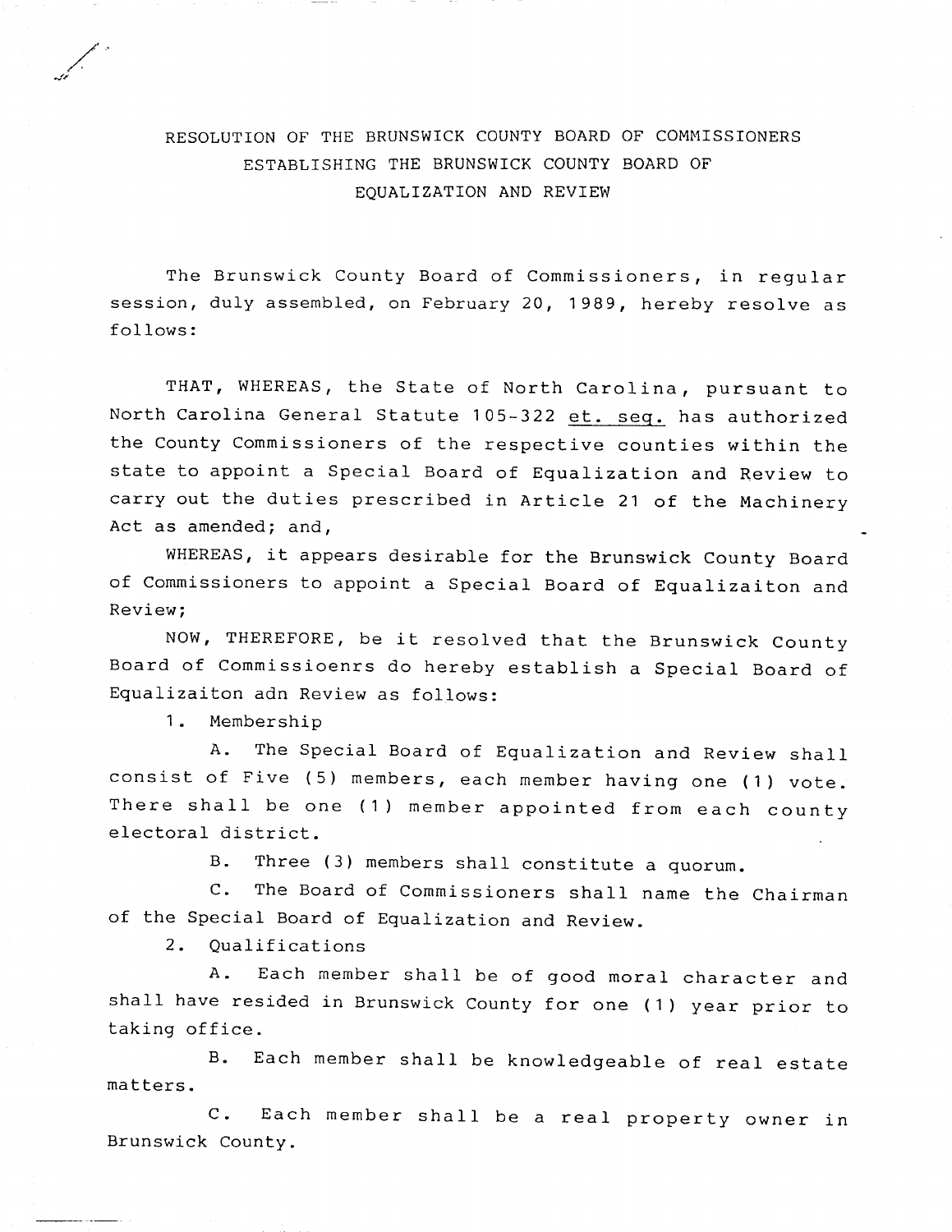D. Each member shall be a registered voter of Brunswick County.

3. Term of Office

<sup>A</sup> The special Board of Equalization and Review shall be comprised of five (5) one year appointees

sed or 1<br>B. If a If a vacancy occurs before a term expires, the replacement appointment shall be for the balance of the unexpired term

4. Powers and Duties of the Board of Equalization and Review

A. The Board of Equalization and Review shall have those powers set forth in North Carolina General Statute 105-322 serm.<br>
4. Powers and Duties of the Board of Equalization and<br>
Review<br>
A. The Board of Equalization and Review shall have<br>
those powers set forth in North Carolina General Statute 105-322<br>
<u>et. seq.</u>, and such other powers, are contained in Article 21 of Chapter 105

5. Clerk to the Board of Equalization and Review and  $\overline{C}$ <br>Minutes of the Board General Statutes cited as the Machinery Act.<br>5. Clerk to the Board of Equaliza<br>Minutes of the Board<br>A. The Tax Supervisor shall serve

The Tax Supervisor shall serve as the Clerk to the Minutes of the Board<br>A. The Tax Supervisor shall serve as the Clerk to the<br>Board of Equalization and Review and shall be present at all<br>meetings and shall maintain accurate minutes of the actions of a. The Tax Supervisor shall serve as the Clerk to the<br>Board of Equalization and Review and shall be present at all<br>meetings and shall maintain accurate minutes of the actions of<br>the Board and shall provide the Board with s meetings and shall maintain accurate minutes of the actions of<br>the Board and shall provide the Board with such information as meetings and shall maintain accurate minutes of the actions of<br>the Board and shall provide the Board with such information as<br>the Tax Supervisor may have or shall obtain with respect to the<br>listing and valuation of taxable the Board and shall provide the Board with such information as<br>the Tax Supervisor may have or shall obtain with respect to the<br>listing and valuation of taxable property within Brunswick County<br>and shall provide any other s

6. Staff Assistance

A. The of Equalization and Review.<br>Sistance<br>Board of Equalization and Review may call upon<br>nty Covernmental Depertment the Special Board of Equalization and Review.<br>
6. Staff Assistance<br>
A. The Board of Equalization and Review may call upon<br>
all Brunswick County Governmental Departments in carrying out the<br>
duties and powers of the Special <sup>0.</sup><br>all Brun<br>duties<br>Review.<br>7. A. The Board of Equalization and Review may call upon<br>all Brunswick County Governmental Departments in carrying out the<br>duties and powers of the Special Board of Equalization and<br>Review.<br>7. Compensation of Members<br>A. Membe

Nu powers of the special Board of Equalization and<br>Compensation of Members<br>A. Members of the Special Board of Equalization and<br>all be compensated for their Serviews on the basis of 3. Compensation of Members<br>
A. Members of the Special Board of Equalization and<br>
Review shall be compensated for their services on the basis of<br>
\$35.00 for each member for attendance per official session. \$35.00 for each member for attendance per official session. mpensation of Members<br>Members of the Special Board of Equalizati<br>l be compensated for their services on the ba<br>each member for attendance per official session.<br>For purposes of this Resolution, an official s members of the special Board of Equalization and<br>be compensated for their services on the basis of<br>ch member for attendance per official session.<br>For purposes of this Resolution, an official session<br>either a session which

 $B_{\bullet}$ A. Members of the special Board of Equalization and<br>Review shall be compensated for their services on the basis of<br>\$35.00 for each member for attendance per official session.<br>B. For purposes of this Resolution, an official \$35.00 for each member for attendance per official session.<br>B. For purposes of this Resolution, an official session<br>is defined as either a session which occurs in the portion of the<br>day before a called lunch recess or as a day before a called lunch recess or as a session which occurs<br>during the portion of the day following the called lunch recess,